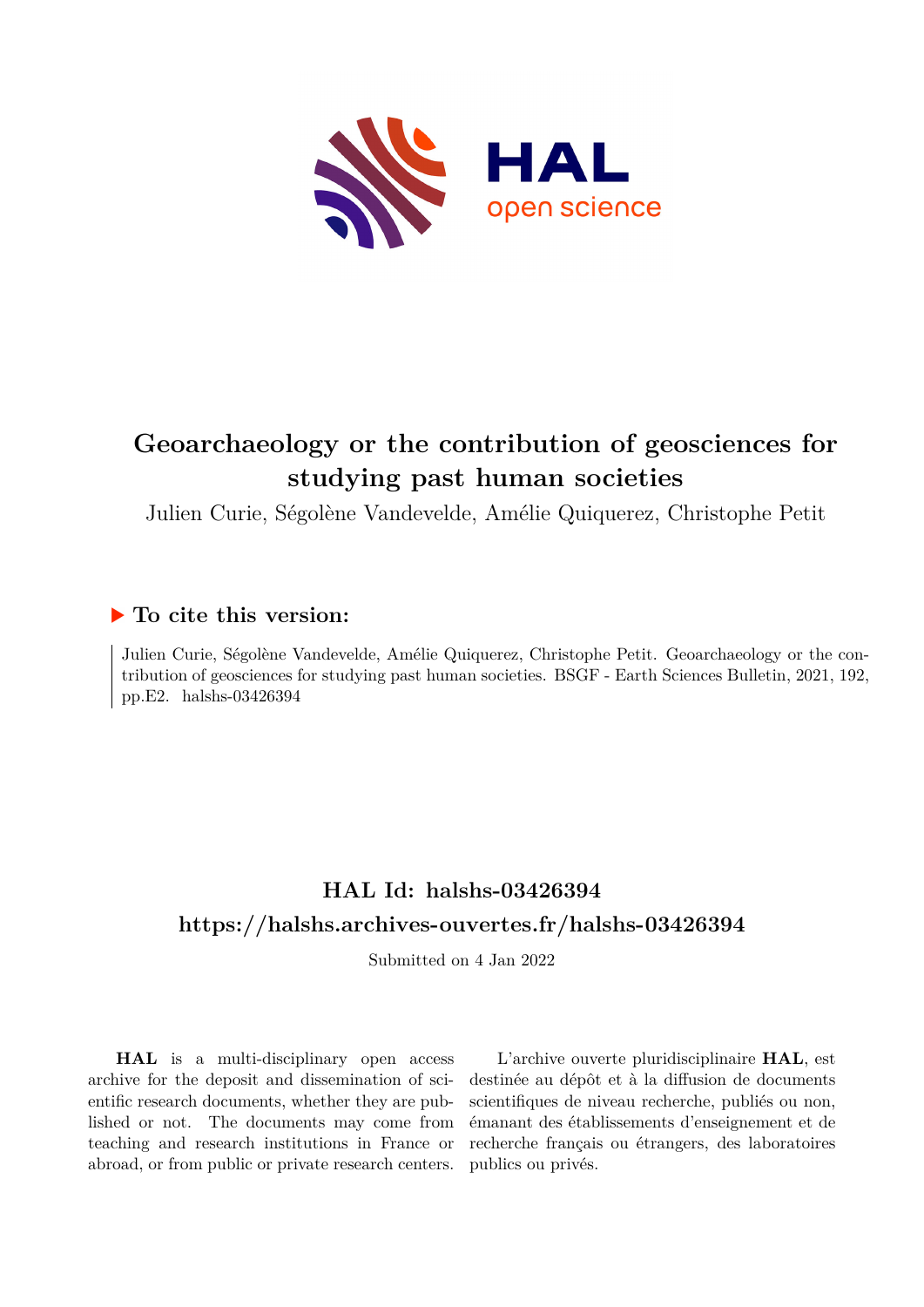Special Issue Gearcheology, J. Curie, S. Vandevelde, A. Quiquerez and C. Petit (Guest editors)



**OPEN A ACCESS** 

## Geoarchaeology or the contribution of geosciences for studying past human societies

Julien Curie<sup>1,2,\*</sup>, Ségolène Vandevelde<sup>3,4</sup>, Amélie Quiquerez<sup>5</sup> and Christophe Petit<sup>3,4</sup>

<sup>1</sup> CNRS, UMR7041 ArScAn/MSH Mondes, 21, allée de l'Université, 92023 Nanterre Cedex, France<br>
<sup>2</sup> UMR6298 ARTEHIS, CNRS/uB, 6 Bd Gabriel, 21000 Dijon, France<br>
<sup>3</sup> Université Paris 1-Panthéon-Sorbonne, UMR7041 ArScAn, équi

Received: 9 June 2021 / Accepted: 10 June 2021 / Publishing online: 3 August 2021

### 1 Introduction to the Special Issue "Geosciences and Human-Environment interactions"

This special issue of the BSGF-Earth Sciences Bulletin dedicated to "Geosciences and Human-Environment **interactions**" gathers ten research papers that come out of the *Geoarchaeology & Environment* session of the 26th edition of "Réunion des Sciences de la Terre" (Earth Sciences Meeting, "Société Géologique de France"/French Geological Union, Lille, France, 22nd–26th October 2018). With more than thirty abstracts submitted on this topic and with its thirty accepted oral presentations, this session has highlighted the growing interest for Geoarchaeology.

In France, the last decades have seen the emergence and increase of trans-disciplinary collaborations between earth scientists and archaeologists, as well as the merge of these to disciplines into integrated geoarchaeological approach. Geoarchaeology uses multidisciplinary approaches developed in Earth Sciences to study the interrelations between human societies and their environment over the long term. Its main goal is to contribute to a better understanding of the spatial and temporal patterns of interactions and/or relationships between societies and environment.

Geoarchaeology – considered here as "Geosciences for studying Past Human Societies" – covers a wide range of scopes and encompasses multiple thematic areas such as: locating and detecting archaeological sites in their environmental and geomorphological contexts, analysing local and regional stratigraphic and microstratigraphic records, studying anthropogenic vs "natural" sediments and landforms, reconstructing site formation processes and the underlying human impact on environment, producing paleoenvironmental and chronological interpretations, studying artefacts and ecofacts for elucidating resource origin, manufacturing practices and cultural networks, etc.

This special issue explores all these research topics in ten papers grouped into three sets. (1) The first set of papers presents intra-site analyses carried out on the sedimentary archives of settlement sites in Palaeolithic and Medieval contexts (respectively Vandevelde et al. and Borderie et al.); (2) the second set presents provenance studies that aim to track the origin of various types of materials (metal, stones, ceramic) from Neolithic, Antique and Pre-Columbian archaeological sites (respectively Tomczyk et al.; Vals et al.; Fronteau and van den Bel); (3) and the third set presents analyses of the evolutions of such environments and landscapes (Schaal and Naton; Ollive *et al.*; Gouriveau *et al.*; Deschodt *et al.*; Blond *et al.*).

#### 2 What analyses carried out on sedimentary archives of settlement sites can tell us about human activities?

The paper from Vandevelde *et al.* presents a geoarchaeological study of finely laminated parietal carbonated crusts of the Grotte Mandrin Palaeolithic site (southern France). Using LIBS micro-spectroscopy, the authors propose to reconstruct palaeo-fire chronicles and to set them up on a micro-chronological timescale (with annual resolution), thus developing a new research area: the *fuliginochronology*. This method and the resolution they reach allow the authors to access new information like the precise timing of occupations on the site.

<sup>\*</sup>Corresponding author: [julien.curie@sorbonne-universite.fr](mailto:julien.curie@sorbonne-universite.fr)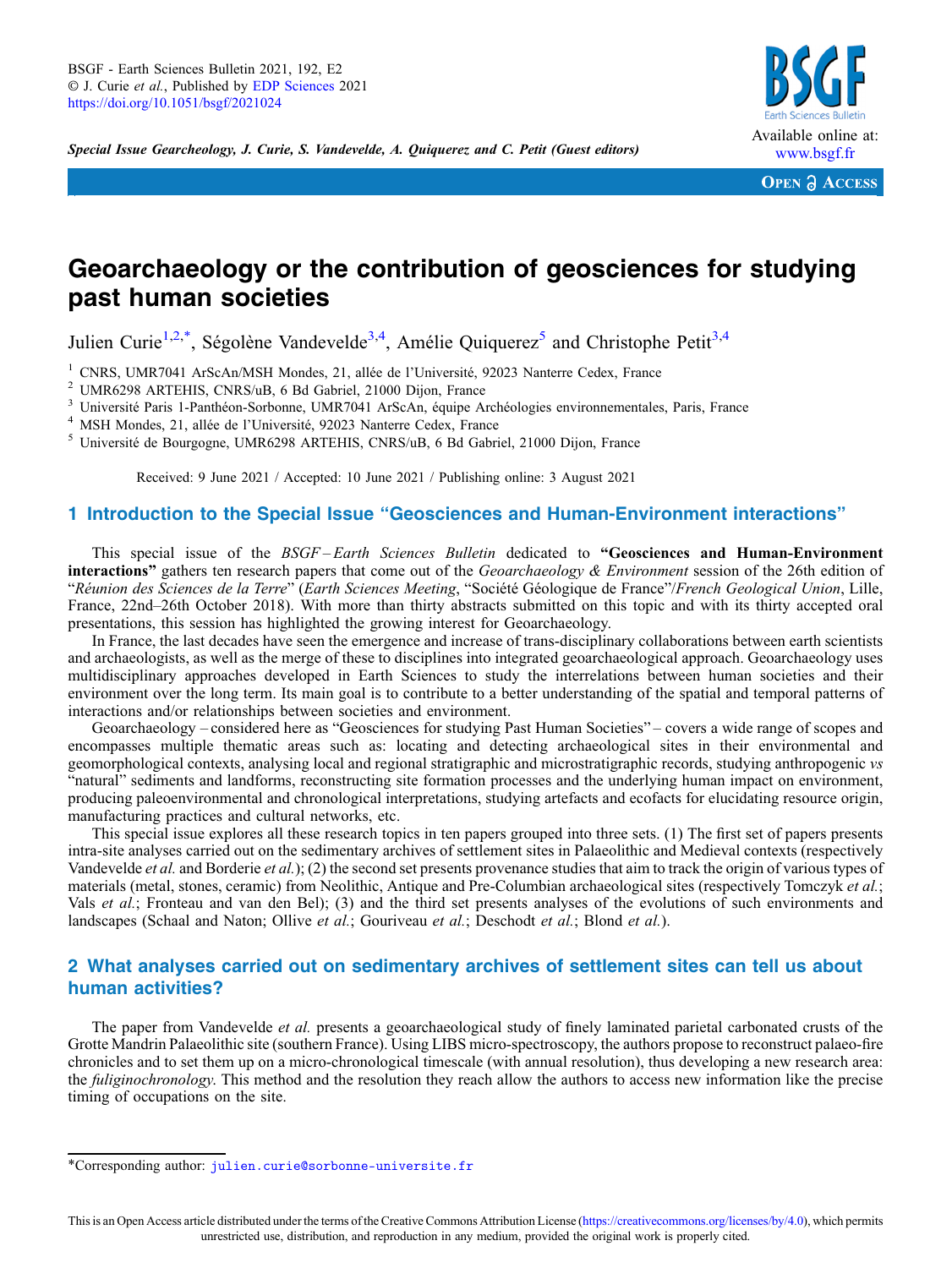The next paper focuses on much more recent and urbanised context. Observed in several urban archaeological stratifications, the "Dark Earth" formations are major common medieval pedo-sediments seen as archives of past human activities in inhabited areas. By taking them into account in several archaeological stratifications from Medieval urban sites all over Europe and by using a multidisciplinary approach (underlying the organic carbon, phosphorous and heavy metals contents of these sedimentary deposits), the paper from Borderie *et al.* improves our acknowledgment of early medieval urban societies, teaching about their way of lives, especially their waste management.

#### 3 What can material analyses can tell us about provenance?

Through a case study on Neolithic copper mines, the paper from Tomczyk *et al.* presents multivariable statistical methods applied on lead isotopes coming from gitological data and geoarchaeological database in order to improve the tracing of copper artefacts' production sources.

In the second paper about provenance studies, Vals *et al.* present an exhaustive study of the origins of the stones used in the famous Sanctuary of Apollo in Delphi, Greece (known for its Oracle during Greek Antiquity). They provide an identification of the stone facies employed in the archaeological site as well as of their origin.

The petrographical analysis performed on ceramics from three pre-Columbian sites on the archipelago of Guadeloupe (French West Indies) by Fronteau and van den Bel demonstrates the presence of grog used as temper and convincingly conclude about the origin and the spreading of this true regional chrono-cultural marker.

#### 4 How to reconstruct the evolution of environments?

The archaeobotanical study performed by *Schaal and Naton* on the sediments that accumulated in an oxbow-lake of the River "Meuse" (northeast of France) led to build a true and strong taphonomic reference frame that constrains taphonomic processes and criteria preservation of the ecofacts and improves our knowledge of the palaeoecology of the Preboreal period (11.7–10.7 ka BP).

The paper from Ollive et al. provides new features on the so-long debate about the closed depression (named "mardelles") observed on Keuper marls of the northeastern Paris Basin. Thanks to rescue archaeological excavations along the high-speed train line "LGV-Est Européenne" together with a multidisciplinary approach, the authors demonstrate the natural origin of these structures and precisely describe the geological processes involved, including the human-induced sedimentary filling.

The paper from Gouriveau et al. focuses on reconstructing palaeo-environments and human–environment interactions throughout the Holocene (since 6600 cal. BP to Middle-Age) in the northeast of France from a multidisciplinary palaeoenvironmental study performed in bog-pond located near the ruins of the medieval castle of Waldeck (Northern Vosges, France).

Following the recent expansion project of the Dunkerque's harbor (north of France), Deschodt *et al.* investigated the past estuary of a sub-basin of the coastal River "Aa" thanks to rescue archaeological operations. Through the use of trans-disciplinary methods (historical archives, lithostratigraphic analysis, electrical conductivity mapping), the authors propose a reconstitution of the landscape evolution and the human occupations in the area since the 10th century CE.

Blond et al. propose a reconstitution of environmental and landscape changes around the archaeological site of Wakarida (Ethiopia). From an approach combining field measurements, laboratory analyses, dating performed on colluvial and alluvial, they discuss how climate and anthropogenic processes have both contributed to reshape the landscapes through Early and Middle Holocene and during the Classical Aksumite (150-400/450 CE) and the post Aksumite (800/850 CE) periods.

This special issue brings together a truly diverse group of scholars showing their efforts in developing, testing, and debating methodologies in the domain of Geoarchaeology. The geoarchaeological approach must work on breaking down the barriers between disciplinary approaches and foster integrative approaches leading to the production, in many ways, of scientific features focusing on Societies-Environments interactions.

Acknowledgments. We would like to acknowledge the editorial board of the BSGF-Earth Sciences Bulletin, Pr. Laurent Jolivet (Sorbonne University), Editor-in-Chief, and Solen Le Gardien (SGF) from the Editorial Office. We want to thank all the authors for their contributions to this volume. We would like to gratefully thank the referees involved in the review process and who significantly contributed to the quality of this special issue.

### La géoarchéologie ou l'apport des géosciences pour l'étude des sociétés humaines du passé

\*\*\*

#### 1 Introduction au numéro spécial « Géosciences et interactions humain-environnement »

Ce numéro spécial du BSGF – Earth Sciences Bulletin consacré aux « Géosciences et interactions humain-environnement » rassemble dix articles de recherche issus de la session Géoarchéologie & Environnement de la 26<sup>e</sup> édition de la Réunion des Sciences de la Terre (Société Géologique de France, Lille, France, 22–26 octobre 2018). Avec plus d'une trentaine de présentations orales acceptées, cette session a mis en évidence l'intérêt croissant des Sciences de la Terre pour la Géoarchéologie.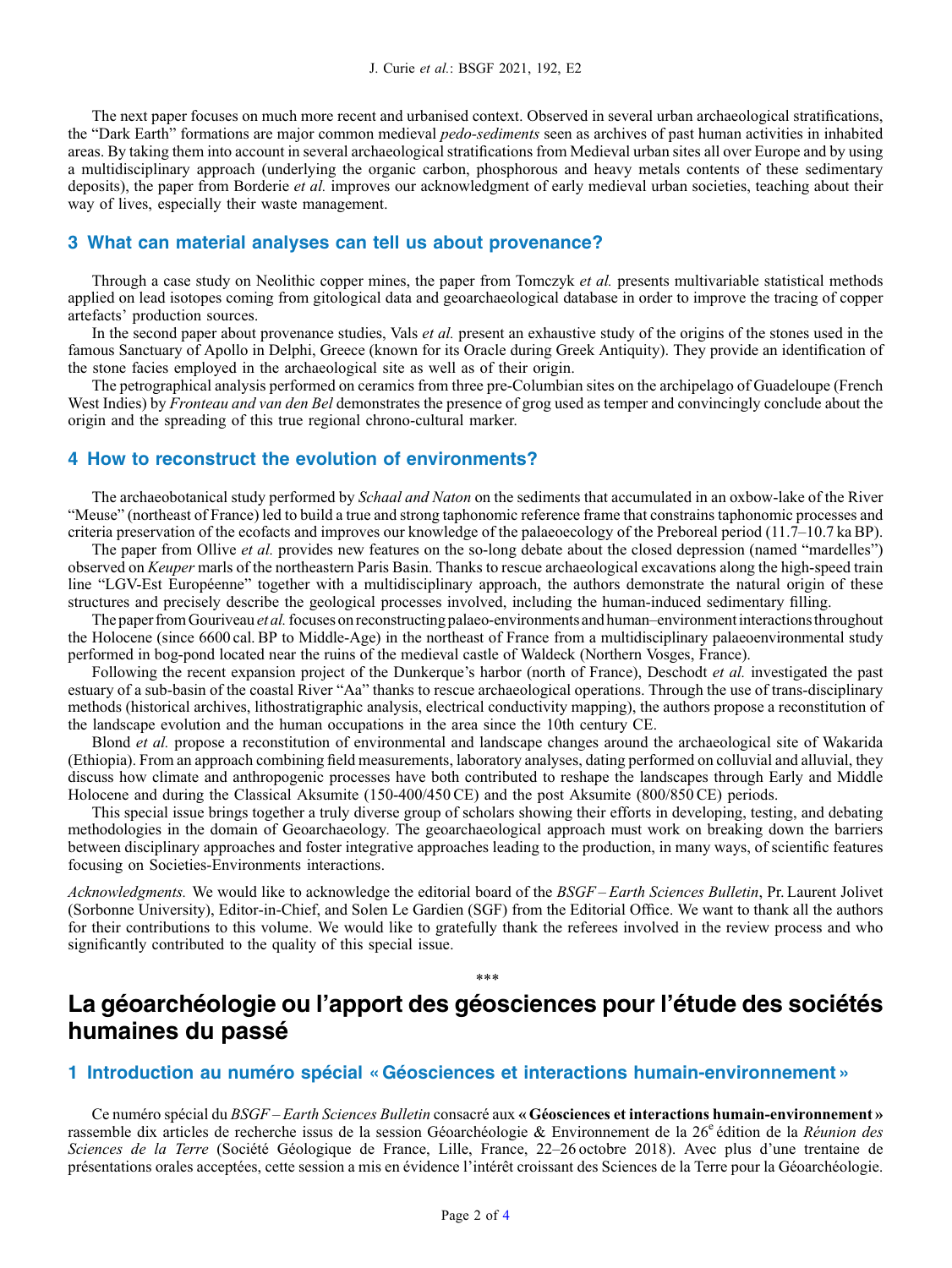En France, les dernières décennies ont vu l'émergence et l'augmentation des collaborations transdisciplinaires entre les géoscientifiques et les archéologues, ainsi que la fusion de ces deux disciplines dans une approche géoarchéologique intégrée. Cette dernière utilise des approches multidisciplinaires développées dans les sciences de la Terre pour étudier les relations entre les sociétés humaines et leur environnement sur le temp long. Son objectif principal est de contribuer à une meilleure compréhension des schémas spatiaux et temporels des interactions entre les sociétés et l'environnement.

La géoarchéologie – considérée ici en tant que « géosciences pour l'étude des sociétés humaines du passé » – couvre un large éventail de champs d'application et englobe de multiples domaines thématiques tels que : la localisation et la détection des sites archéologiques dans leurs contextes environnementaux et géomorphologiques, l'analyse des enregistrements stratigraphiques et microstratigraphiques locaux et régionaux, l'étude des sédiments anthropiques vs naturels et des formes de paysages, la reconstitution des processus de formation des sites et de l'impact humain sur l'environnement, la production d'interprétations paléoenvironnementales et chronologiques, l'étude des artefacts et des écofacts pour élucider l'origine des ressources, les pratiques de fabrication et les réseaux culturels, etc.

Ce numéro thématique explore tous ces sujets de recherche dans dix articles regroupés en trois ensembles. (1) La première série présente des analyses intra-sites effectuées sur les archives sédimentaires de sites occupés dans des contextes paléolithiques et médiévaux (respectivement Vandevelde et al. et Borderie et al.) ; (2) la deuxième série présente des études de provenance qui visent à retracer l'origine de divers types de matériaux (métal, pierres, céramique) provenant de sites archéologiques néolithiques, antiques et précolombiens (respectivement Tomczyk et al. ; Vals et al. ; Fronteau et van den Bel) ; (3) et le troisième ensemble présente des analyses des évolutions d'environnements et de paysages (Schaal et Naton ; Ollive et al. ; Gouriveau et al. ; Deschodt et al. ; Blond et al.).

### 2 Que peut nous apprendre l'analyse d'archives sédimentaires de sites de peuplement sur les activités humaines ?

L'article de Vandevelde et al. présente une étude géoarchéologique d'encroûtements carbonatés pariétaux finement laminés provenant du site paléolithique de la Grotte Mandrin (sud de la France). En utilisant la micro-spectroscopie LIBS, les auteurs proposent de reconstruire des chroniques des paléo-feux et de les caler sur une échelle de temps micro-chronologique (avec une résolution annuelle), développant ainsi un nouveau domaine de recherche : la *fuliginochronologie*. Cette méthode et la résolution qu'elle atteint permettent aux auteurs d'accéder à de nouvelles informations comme la fréquence précise des occupations du site.

L'article suivant se concentre sur un contexte beaucoup plus récent et urbanisé. Observées dans plusieurs stratigraphies archéologiques urbaines, les formations de « Terres noires » sont des pédo-sédiments médiévaux majeurs considérés communément comme des archives des activités humaines passées. À partir de différents exemples de stratigraphies archéologiques de sites médiévaux à travers l'Europe et en utilisant une approche multidisciplinaire (basée sur les contenus en carbone organique, phosphore et métaux lourds de ces dépôts sédimentaires), l'article de Borderie et al. aide à mieux comprendre les sociétés urbaines du haut Moyen-Âge, en renseignant leur mode de vie et en particulier la gestion des déchets.

#### 3 Que peut nous apprendre l'analyse des matériaux sur leur provenance ?

À travers une étude de cas sur les mines de cuivre néolithiques, l'article de Tomczyk *et al*. présente des méthodes statistiques multivariées appliquées aux isotopes du plomb provenant de données gîtologiques et de bases de données géoarchéologiques afin d'améliorer le traçage des sources de production des artefacts en cuivre.

Dans le second article sur les études de provenance, Vals et al. présentent une étude exhaustive de l'origine des pierres utilisées dans le célèbre sanctuaire d'Apollon à Delphes, en Grèce (connu pour son Oracle durant l'Antiquité grecque). Les auteurs fournissent une identification des faciès des pierres utilisées dans le site archéologique ainsi que de leur origine.

L'analyse pétrographique réalisée sur des céramiques provenant de trois sites précolombiens de l'archipel de la Guadeloupe (Antilles françaises) par Fronteau et van den Bel démontre la présence de chamotte utilisée comme dégraissant et conclut, de façon convaincante, sur l'origine et la diffusion de ce véritable marqueur chrono-culturel régional.

#### 4 Comment reconstituer l'évolution des environnements ?

L'étude archéobotanique réalisée par Schaal et Naton sur les sédiments accumulés dans un bras mort de la Meuse (nord-est de la France) a permis de construire un solide cadre de référence taphonomique de préservation des écofacts et améliore notre connaissance de la paléoécologie de la période préboréale (11.7–10.7 ka BP).

L'article d'Ollive et al. apporte de nouveaux éléments au long débat sur les dépressions fermées (appelées « mardelles ») observées dans les marnes de Keuper du nord-est du Bassin parisien. Grâce à des opérations archéologiques préventives le long de la ligne « LGV-Est européenne » et à une approche pluridisciplinaire, les auteurs démontrent l'origine naturelle de ces structures et décrivent précisément les processus géologiques impliqués, y compris le remplissage sédimentaire induit par les activités humaines.

L'article de Gouriveau et al. se concentre sur la reconstitution des paléo-environnements et des interactions hommeenvironnement tout au long de l'Holocène (depuis 6600 cal. BP jusqu'au Moyen-Âge) dans le nord-est de la France à travers une